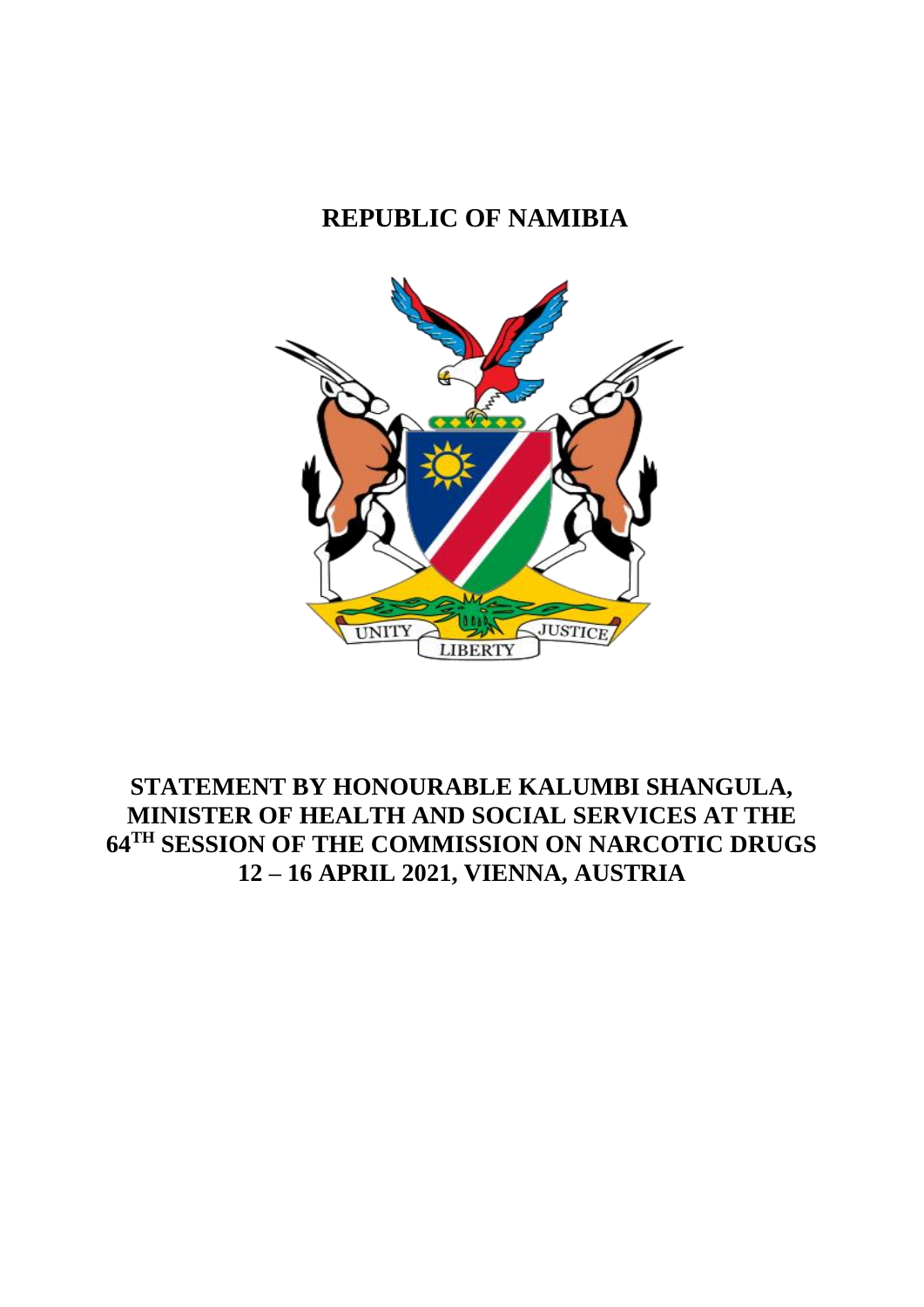Your Excellency, Ambassador Dominika Krois, Chair of the 64<sup>th</sup> Session of **the Commission on Narcotic Drugs,**

**Your Excellency, Madam Ghada Waly, Executive Director of the United Nations Office on Drugs and Crime,**

### **Your Excellencies,**

### **Distinguished delegates,**

- 1. At the outset, let me congratulate you on your election as Chair of the Commission on Narcotic Drugs at its sixty-fourth session, as well as to the other elected members of the Bureau. I assure you of Namibia's full support. I also wish to commend the UNODC Secretariat for all the preparations of the Session during these unprecedented times of the COVID-19 pandemic.
- 2. My delegation aligns itself with the statements delivered on behalf of the African Group and G 77 and China.
- 3. Like many countries, Namibia is negatively affected by the Covid-19 pandemic.

#### **Madam Chair,**

4. No country can fight the proliferation of illicit drugs and associated crimes alone. It is a shared responsibility which requires an integrated and balanced approach, therefore, my delegation underscores the importance of upholding the values of multilateralism, in addressing the World Drug Problem. Namibia maintains that the International Drug Control Conventions constitute the cornerstone of the international drug control system, and underlines the importance of achieving targets, provisions and goals set out in the 2009 Political Declaration and Plan of Action.